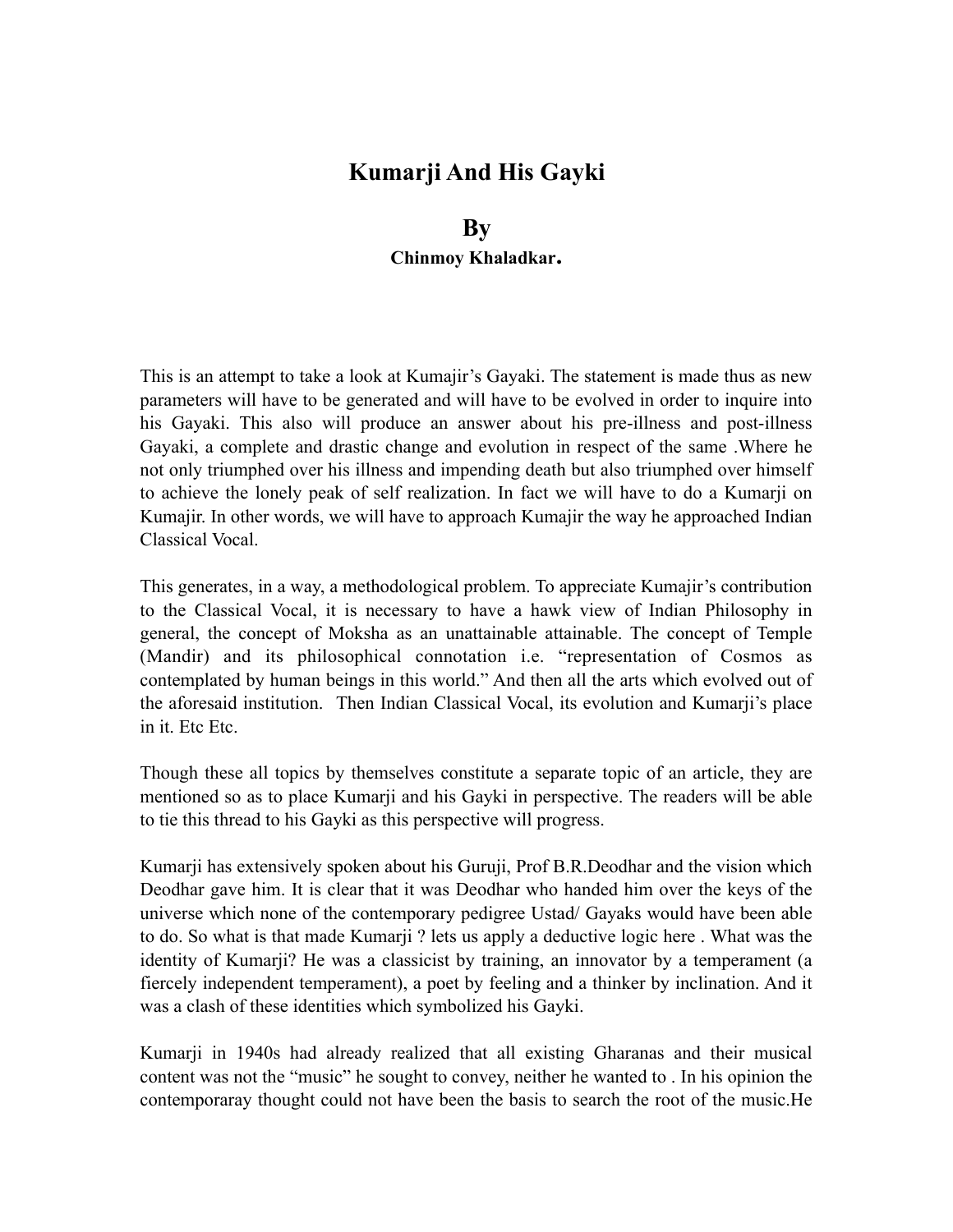had heard the prevalent Gayaki in extenso and had also interacted with the Maestros like Khan Saheb Alladiya Khan and others .This all exploration had already led to the thought that he would never render any contemporaneous Gayaki and would render something which nobody would till then would have thought of . On this background, He conceived a new vision. It was borne out of his deep study , understanding and thinking. It took different lineaments and had entirely unusal conception but was based on the moorings which where instilled in him by his Guruji. His Gayaki was like the birth of Aadi Shankaracharya who had arrived to reinterpret Hindu Dharma.

Amongst his earlier renderings, fortunately for us there is a recording of 1947 which is available. It is 80 minutes of rendering. Of A Bada Khyal in Todi and a Bhajan. The Tanpuras are not as piquantly present as they are later; in each of his concert. There is a significant emphasis on Vilambit. In its youthful exuberance, there is an attempt to prove his mastery over all the Ashtangas. The pace of musical idioms is breathtaking. They come one after another in such a manner that the listener is simply astounded. Its relentless pace does not give one a time to have a look at it for by that time the performer is already so much ahead and in a new idiom. There are powerful Boltaans. His taans are vigorous, cascading and powerful as if he is bent to prove that he had a voice that could do almost anything. They are full with intricate designs and are novel in its form. This feature was completely absent in his post –illness Gayki.

What are important is that the approach borders somewhere in between Ragalapti and Roopakalpti. In that sense, an integrated form of design is yet to be crystallized. The Naad (resonance) in uttering musical phrases is absent. The laya of his bada Khyal is more vilambit than his later Madhya laya.

When Kumarji realized that the music which he wished to convey could not be conveyed in the then existing musical milieu , he went back to the basics . And the first feature of what was later known as Kumar Gayaki emerged. It was reinvention of Taanpura. He practically invented very many new concepts and discovered many "lost" factors which in his opinion could be only found out if one can use Taanpura as a canvass while rendering a Raga. Understanding Taanpura led him to formulate his unique approach to Swara, Bandish and Raga. All this was based on Madhya Laya.

And clue to his entire Gayki is found only in one utterance. Please note that Kumajir has never ever spoken about" **HIS**" Gayki anywhere. He spoke about how a raga is to be rendered or how should be a Swara-lagav or various other things but never ever on his creativity or his Gayki (Mukkam Vashi –not a single word about **HIS** music. ).

In 1960s he had told this to a group of American language teachers assembled in Delhi that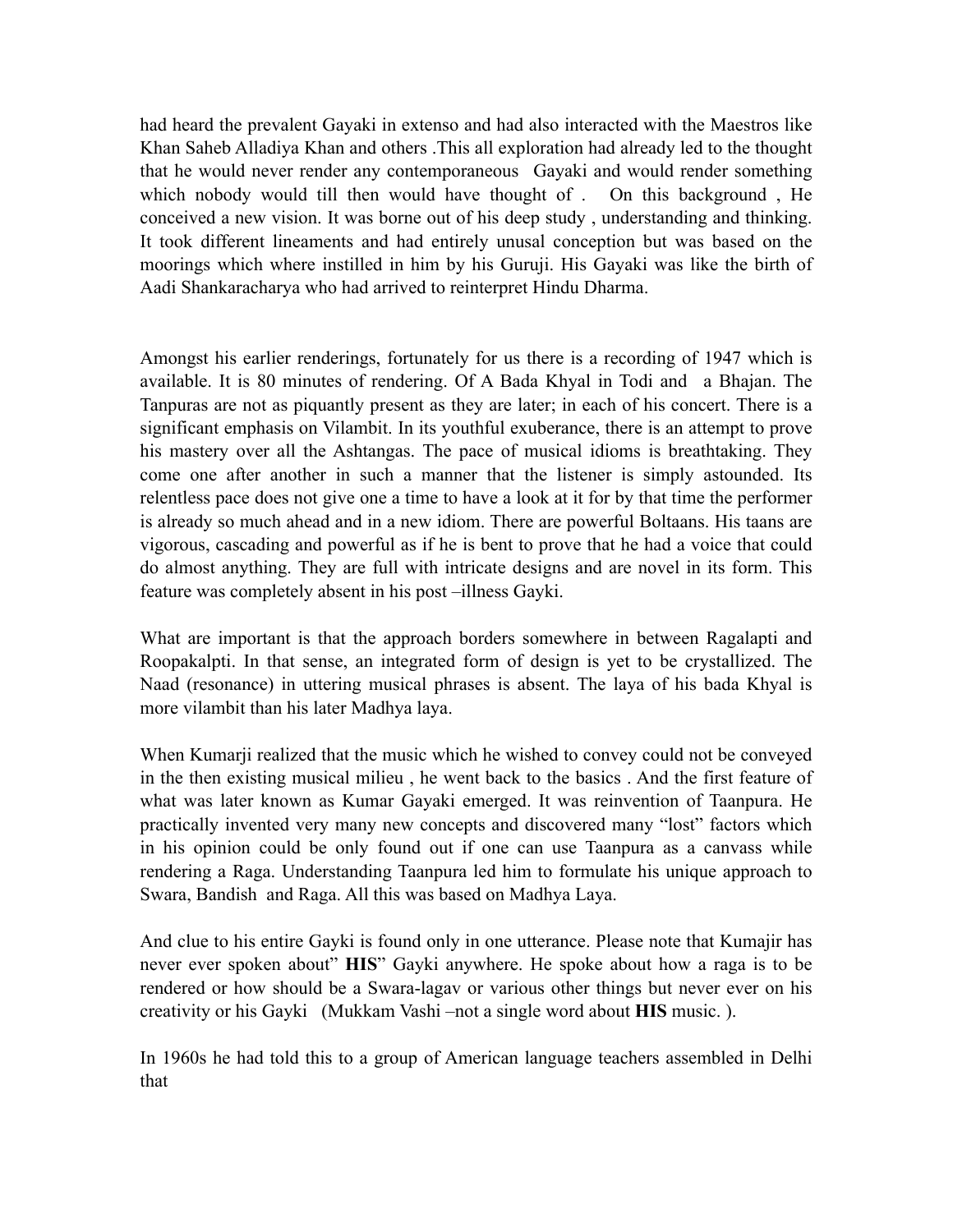*"Someone who did not know the nature of silence can neither speak nor sing. Both these abilities were built on the substance of silence and it demands the knowledge that at the very centre of every Swara, there is hidden a vast space of impenetrable silence."* 

Kumajir's post-illness singing certainly embodied this knowledge.

Now let us analyze it one by one

.

The most remarkable evolution was about Swara. Kumarji treated every swara was in principle a Shadj and discovered its Harmonics.. This laid a foundation of a thought that this Shadja, as its name implies, had six different regions encapsulated within it, Kumarji was able to cultivate a vocal access towards all of these six regions. This imagination that to imagine every Swara of the scale as about an inch broad, the six regions within it and the realization that it is in this region that the elusive power of Swara resides was an extraordinary level of intellectual and musical intelligence. When we listen to him, we notice that region just beneath his voice and those nearly inaudible intimations lurking within it that throbbed with life which is the essence of Swara.

That is how he rendered every Swara. And then emerged an understanding of Raga. With this perspective towards Swara, Kumarji always viewed a Raga as an organic entity having life of its own. Ragas transcend the Art and the Science. He became aware that they are never static. They grew and were reborn every time when you sing them. You have to invoke them. And this power of regeneration lay hidden in the scales of the Ragas was their inner life. And then (must have) emerged the perception of the fact that how to embark on this journey of exploring the realm of Unknown with the help of 12 tangible Swaras.

Then came the Bandish. On this background, if we see any Kumar rendering after 1960s, he treated it as a lone factor having a nearly objective existence in the ocean of Ragas.. He perceived its tough, literary and musical core hidden like a filament; within a musical DNA that holds the Bandish as real as any objective.

One can see two different landscapes in Kumarji's Gayaki . one is of that of a Raga, and the other is that of Bandish. He often restricted himself to the needs of the Khayal as it emerged and as it stood at that point of time when he was rendering. His renderings of the Bandish seemed always revelatory, like a prophesy.

This takes us to Laya. There were two main reasons for Madhya-Laya. One was the fact that it was completely natural (Naisargik) Laya. Second was that he considered the prevalent Vilambit and its pacing irrelevant for the musical content and the intentions of his Khyal .It was this belief that this Laya would be the key to open the throbbing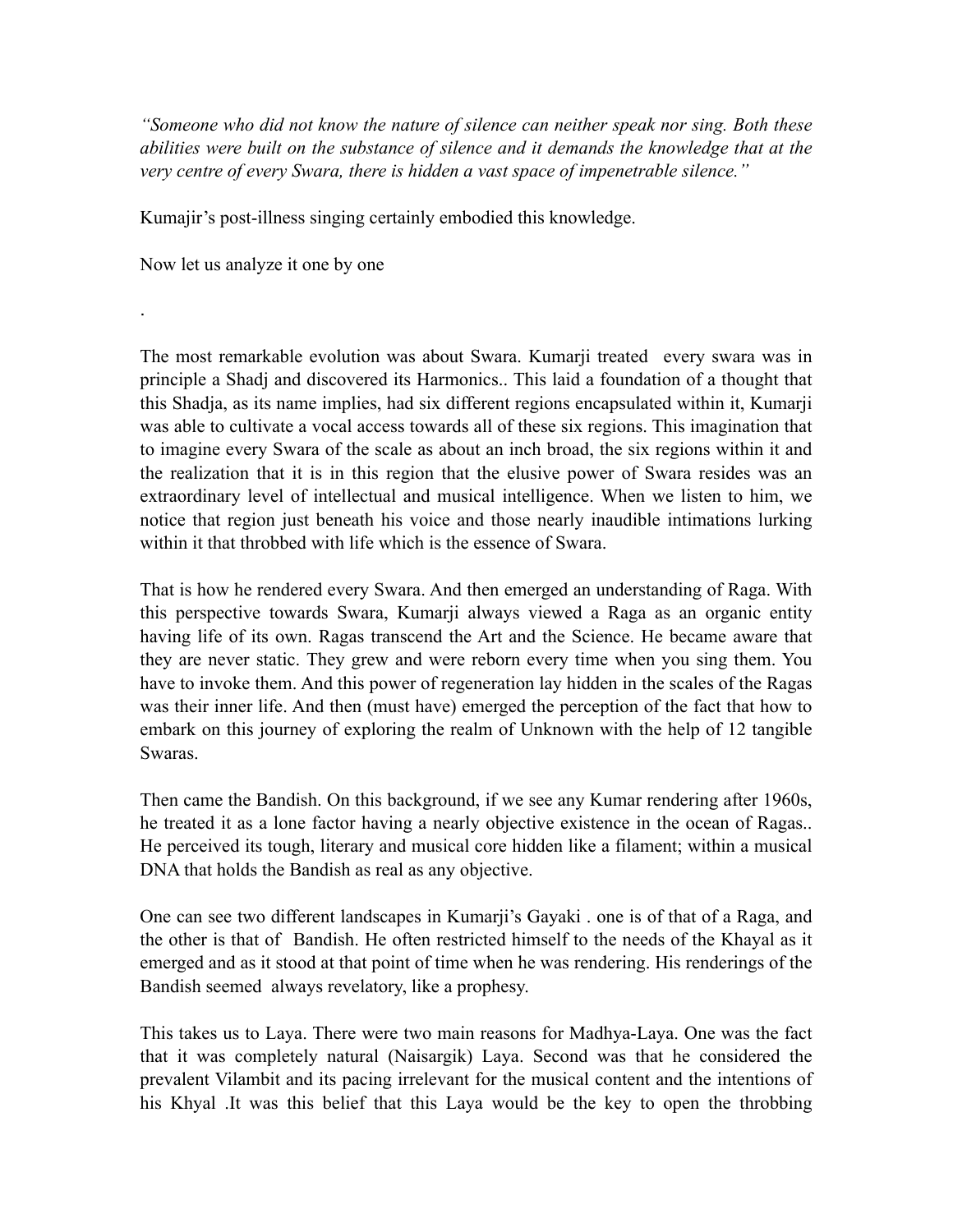universe of the chosen Bandish of the Khyal gave his rendering a different dimension altogether. His breath was also sufficient for his musical needs. The pauses were a waiting in order to make it sure that a lyrical and a musical idea which he wanted to convey had duly registered in the minds of his listeners. A silence was to show us as to what were his needs in the world he had chosen to create as well as the contours of his world at the point of time.

This was his post-illness Gayki which we all are accustomed to listen to. However, one thing is certain. Whatever words you use, they are futile for they can not capture the magic of his elusive music which is extraordinary agile. For it captivates you ,it appears at once full of weight and quick moving like a drop of Mercury which is difficult to grasp. It eludes you easily and once it does so there is nothing which you have grasped. Once it is over, nothing remains behind for proper assessment and for analysis.

Whether Kumarji has produced a Gharana or would produce it seems somewhat irrelevant. Kumarji was of a firm belief , and he has gone on record to say that "whoever sings his own music will sing my music ". His Shishyas are illustrious and many. Many also claim to have learnt from him. But out of this galaxy, his elder son Mukul Shivputra is the only one who has been able to carve out a niche for himself and that too on the lines of Kumarji. He seems the only one who is singing/rendering "his own "music.

However, for serious listeners I would like to suggest that they should listen to following Bandishes and their rendering by Kumarji. This would certainly enchant them and pave a way towards understanding the man and his music.

- Banu Re Balaiyya (Kalyan)
- Naina Nahi Mane (Naiki-Kanada)
- Ham Bhaye Jangam(Malkauns)
- Kaise Tum Ho Murakh (Komal Bageshri)
- Aayo Rang Phag (Bhimpalas)
- Wa Ki Chhaba (Bhimpalas)
- Piharwa Ana Hi (Shyam-Kalyan)
- Sagara Sab Ban Phula (Todi)
- Sundar Mukh Tero (Darbari)
- Ye Sab Bhaye Shohar (Malkauns)
- Mori Kar Pakarat (Dhani)
- Aav Ban Jara (Jaijaiwanti)
- Nur Bhar Pur (Lalat)
- Mukh Aa Dar dan (Kaushi-Kanada)